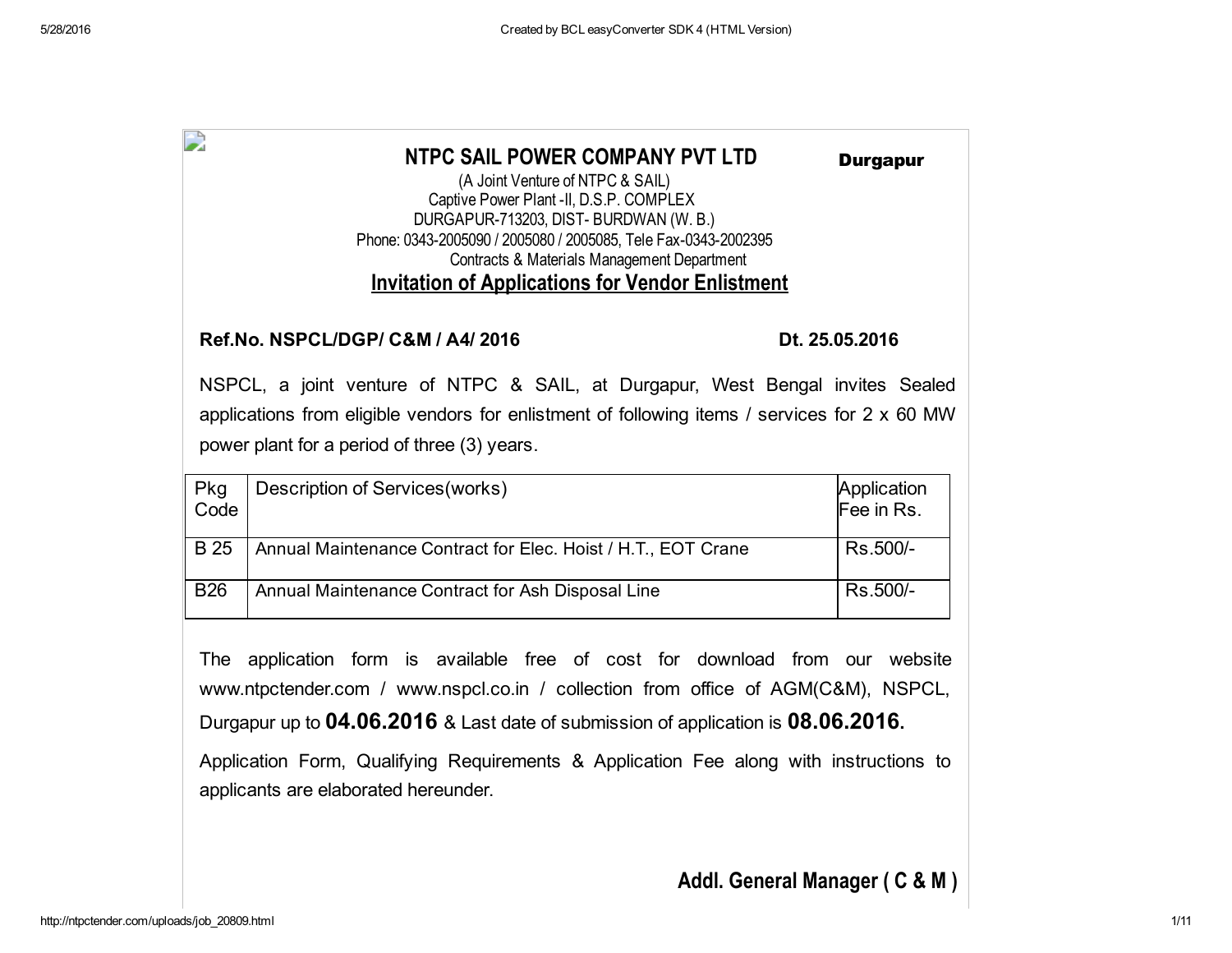# Address for Communication and submission of Completed Application from:

# To AGM (C&M),

NTPC-SAIL Power Company Private Limited, (A Joint Venture of NTPC & SAIL) Captive Power Plant -II, D.S.P. COMPLEX DURGAPUR-713203, DIST- BURDWAN ( West Bengal ) Phone: 0343-2005090 / 2005080 / 2005085 / 2970034 Tele Fax-0343-2002395 Contracts & Materials Management Department Email Address : nspcldgp.cm@gmail.com, akgupta03812@gmail.com

- 1. Application form: The prescribed Application Form enclosed herewith should be furnished by all the applicants for the applicable/ relevant clauses.
- 2. Application fee : Application form to be submitted by the vendor alongwith non refundable application fee as specified against the item/ contract above in the form of a crossed account payee Demand Draft from a nationalized Bank/ scheduled Bank drawn in favour of 'NSPCL Durgapur'. No other mode of payment is acceptable.
	- 2.1 All eligible NSIC / SSI / MSME units with proper certificates from the appropriate authority shall be exempted for payment of application fee. Bidders seeking exemption have to enclose a copy of valid Registration Certificate giving details of Stores, Monetary limit & Validity; failing which their application may not be considered.
- 3. **Qualifying Requirements (QR)** : 'QR' for the package has been mentioned bellow. Applicants have to meet the QR of the package for which application is submitted. All necessary documents as mentioned in the QR have to be submitted alongwith application.

# 4. How to Apply :

- a) Interested applicant should submit application form as prescribed duly filled in and signed alongwith covering letter in the letter head of the company.
- b) Application must accompany with necessary application fee (Non refundable) as instructed in detail.
- c) Applicants registered with NSIC / SSI / MSME must furnish copy of the valid

Page1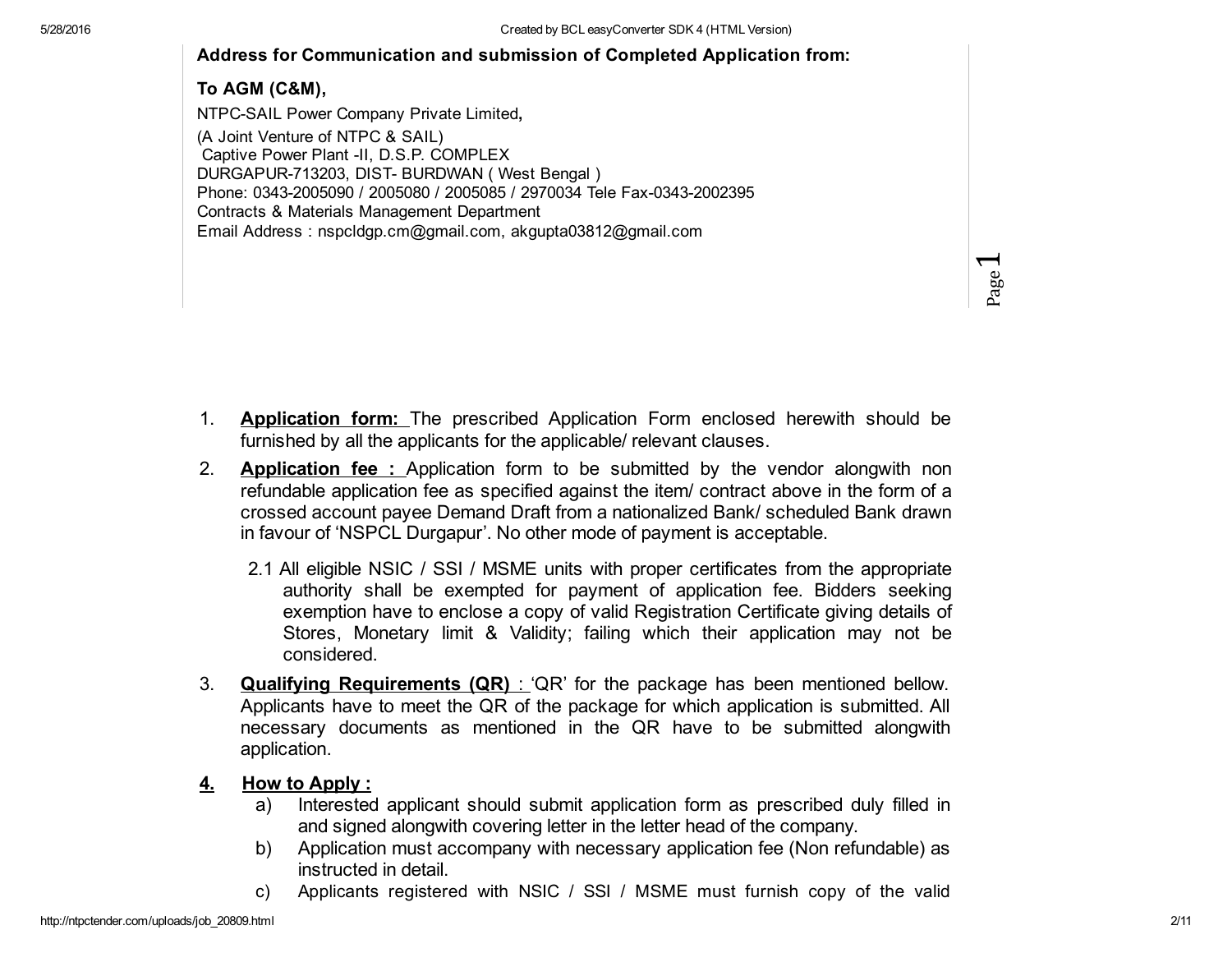certificate to avail exemption of application fee, as elaborated in 2.1 above.

- d) Applicant must meet qualifying requirements as specified for the package. All supporting documents as mentioned in the QR shoule be submitted alongwith application & Q.R. Format duly filled in details as enclosed.
- e) The application for vendor enlistment complete in all respect should be sent in a sealed envelope super-scribing " Application for vendor enlistment for (Pkg Code) Mame of Package
- f) The application should be addressed to AGM(C&M), NSPCL, CPP-II, DSP Complex, Durgapur-713203, West Bengal.

### 5. General Note:

- a) Any information/data furnished by the Applicant found to be incorrect or false of misleading at any point of time would render him liable to be debarred from the Enlistment.
- b) NSPCL reserves the right to cross check and confirm the information /details furnished by the Applicant.
- c) Notwithstanding anything contained in this application for Enlistment, NSPCL reserves the right to accept or reject any application and annul the process and reject all applications at any time without any liability or any obligation for such acceptance, rejection or annulment without assigning any reasons.
- d) NSPCL will process all future procurements / contracts through e-procurement / e-tender only. All the interested applicants should have required facility e.g. Digital Certificate (Class-III), Broadband/Internet Connection etc. for the same.

 $\boldsymbol{\sim}$ Page

| <b>Application Form for Enlistment of Contractors</b> |                 |  |  |  |  |  |  |
|-------------------------------------------------------|-----------------|--|--|--|--|--|--|
| 1.0                                                   | <b>GENERAL:</b> |  |  |  |  |  |  |
|                                                       |                 |  |  |  |  |  |  |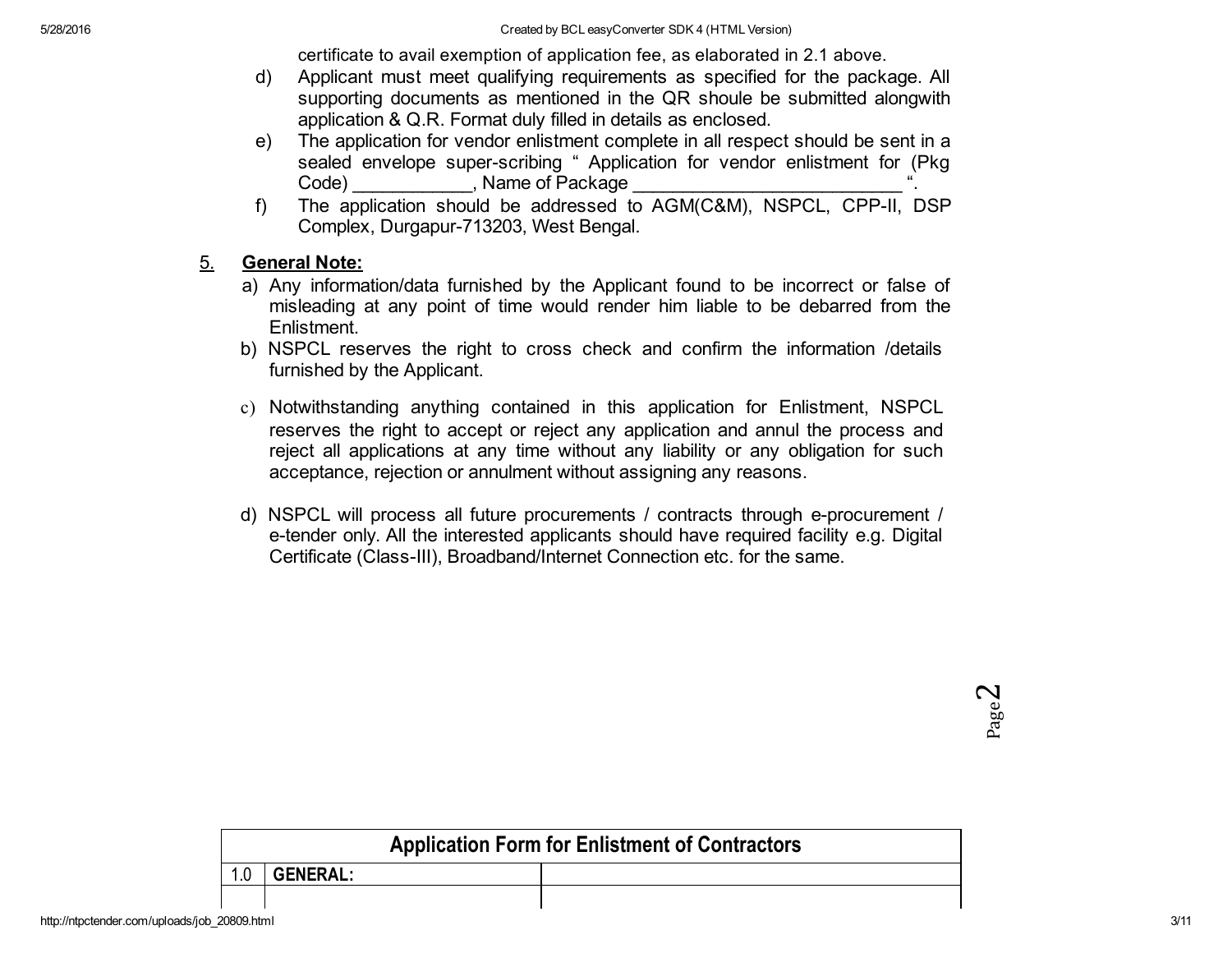| 1.1 | Name of the Organization                                                      |                   |                  |               |          |  |  |
|-----|-------------------------------------------------------------------------------|-------------------|------------------|---------------|----------|--|--|
|     | Full Address for correspondance :                                             |                   |                  |               |          |  |  |
|     | Telephone & Fax No. etc.                                                      |                   |                  |               |          |  |  |
|     | Mobile No. of the Concerned Person(s)                                         |                   |                  |               |          |  |  |
|     | Email address                                                                 |                   |                  |               |          |  |  |
| 1.2 | Website address                                                               |                   |                  |               |          |  |  |
|     | i) Registered Office                                                          |                   |                  |               |          |  |  |
|     | ii) Regional Offices                                                          |                   |                  |               |          |  |  |
|     | Whether Registered with any other                                             | Deptt/            |                  | Regn. No.     | Products |  |  |
| 1.3 | Deptt./ Registration No. Category                                             | Organization      |                  |               |          |  |  |
| (a) | Govt. /Quasi Govt. Organization etc<br>(Preferably in Power Sector/Industry). |                   |                  |               |          |  |  |
|     | Attach attested copies of certificates                                        |                   |                  |               |          |  |  |
| 1.3 | i) Whether the<br>Industry is SSI/NSIC                                        | i)                | Yes/No           |               |          |  |  |
|     | certified                                                                     | ii)               | Yes/No           |               |          |  |  |
| (b) | ii) documentary evidence submitted                                            |                   |                  |               |          |  |  |
|     | Organizational set up of the company                                          |                   |                  |               |          |  |  |
|     | in detail                                                                     |                   |                  |               |          |  |  |
| 1.4 | <b>Whether Company</b><br>i)<br>ii) Whether Partnership                       | I)                | Yes/No<br>Yes/No |               |          |  |  |
|     | Whether Individual<br>iii)                                                    | ii)<br>iii)       | Yes/No           |               |          |  |  |
|     | In case of companies, date, place of                                          | Enclosed: Yes/No  |                  |               |          |  |  |
| 1.5 | Registration and certified copies of                                          |                   |                  |               |          |  |  |
|     | Memorandum of Association and                                                 | Name of Directors |                  | <b>Status</b> |          |  |  |
| (a) | Articles of Association to be furnished                                       |                   |                  |               |          |  |  |
|     | particulars                                                                   |                   |                  |               |          |  |  |
|     | Names, Addresses and<br>of all the Directors should be                        |                   |                  |               |          |  |  |
|     | furnished                                                                     |                   |                  |               |          |  |  |
|     |                                                                               | Name of Partner   |                  |               | Address  |  |  |
|     | In case of partnership firm the names                                         |                   |                  |               |          |  |  |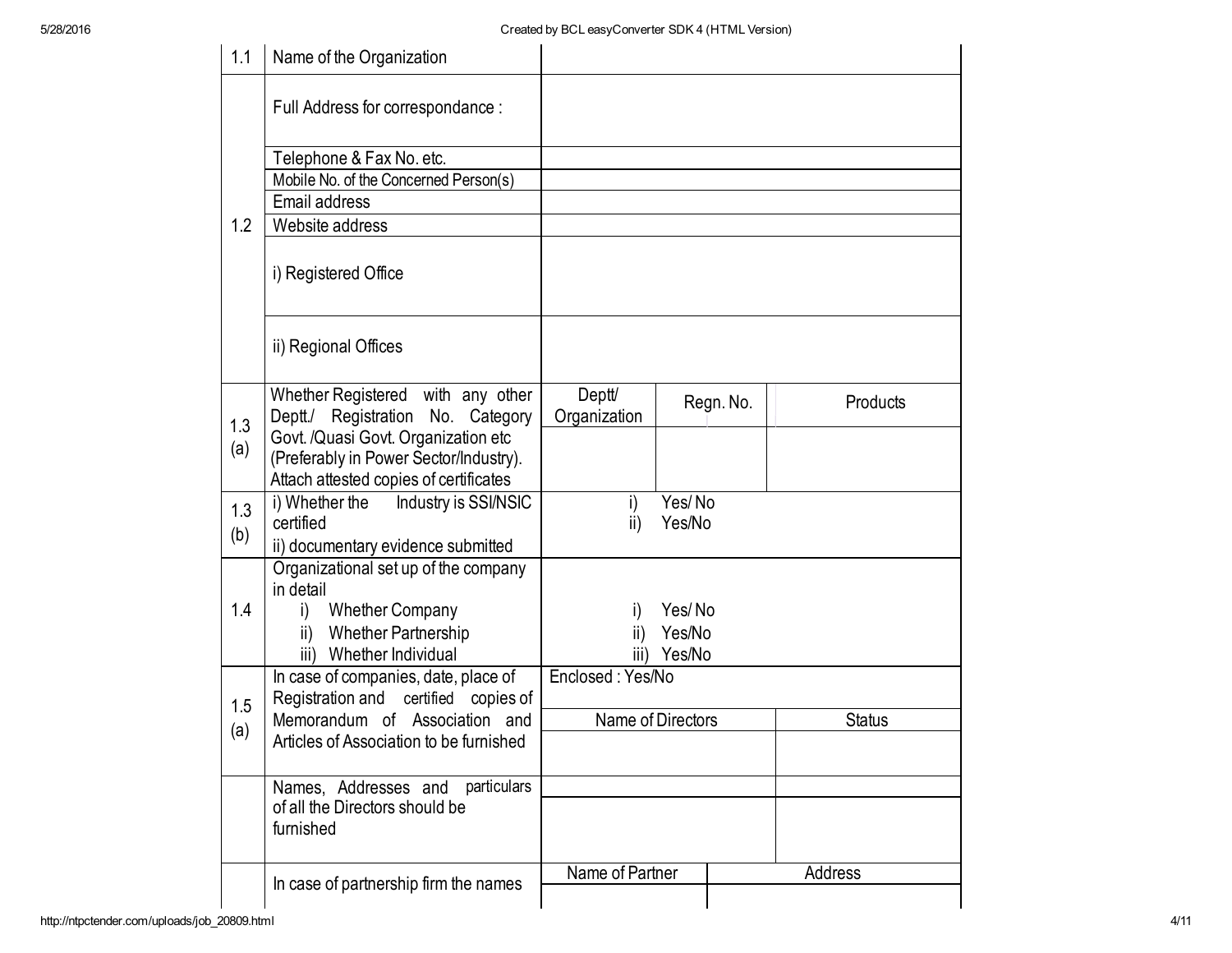| 1.5        | of all the partners and their addresses<br>are to be furnished. Attested copies of                          |  |
|------------|-------------------------------------------------------------------------------------------------------------|--|
| (b)        | Partnership deed to be attached.<br>Original partnership deed to be<br>produced for Verification on demand. |  |
| 1.5<br>(c) | In case of individual following may be<br>furnished.                                                        |  |
|            | <b>Full Name</b>                                                                                            |  |
|            | Address                                                                                                     |  |

ო Page

|            | Place and nature of business                                                                                                                                                                                                           |                              |
|------------|----------------------------------------------------------------------------------------------------------------------------------------------------------------------------------------------------------------------------------------|------------------------------|
|            | Cell no, ph no, email address                                                                                                                                                                                                          |                              |
| 1.6        | Name & address of allied concerns, if<br>any).                                                                                                                                                                                         |                              |
| 1.7        | Whether already registered or applied<br>for registration in any other station of<br>NSPCL or applied for registration in<br>any other name either in individual or<br>partnership                                                     | Yes / No<br>If Yes, details: |
| 1.8<br>(a) | A solvency certificate granted by a 1 <sup>st</sup><br>Class Magistrate or a certificate of the<br>banker about turnover of transaction<br>and financial capacity, original to be<br>produced on demand (one copy must<br>be enclosed) | Enclosed<br>- Yes / No       |
| 1.8<br>(b) | Balance sheet of the firm for previous<br>THREE financial year attested by<br>a<br>Chartered<br>Accountant<br>be<br>(to<br>enclosed)                                                                                                   | Enclosed<br>- Yes / No       |
| 1.9        | Please give following along with copy<br>of certificate / registration                                                                                                                                                                 |                              |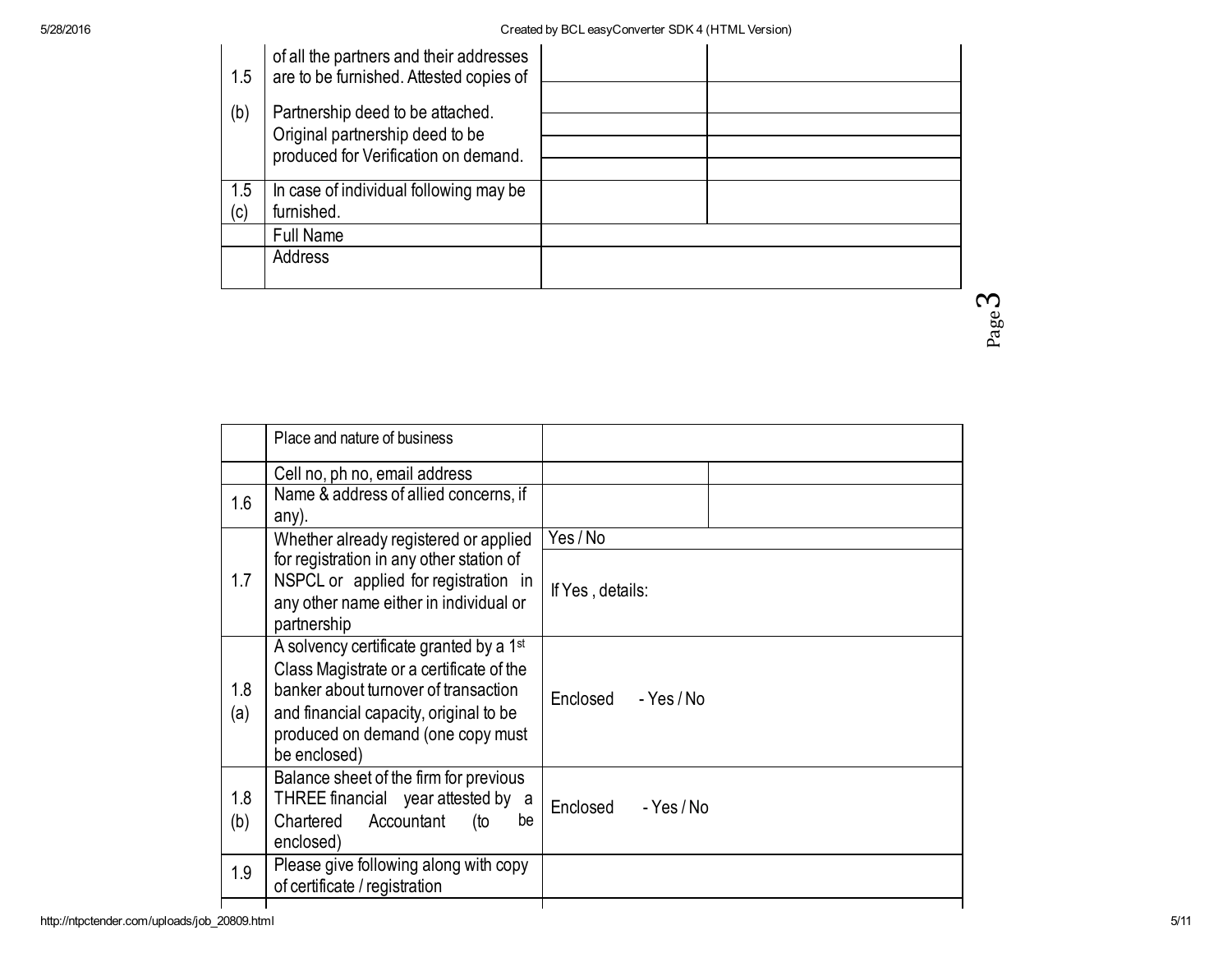| 1                     | PAN <sub>No</sub>                                                                                                                                                   |       |                                                            |  |                 |  |               |                          |  |
|-----------------------|---------------------------------------------------------------------------------------------------------------------------------------------------------------------|-------|------------------------------------------------------------|--|-----------------|--|---------------|--------------------------|--|
| $\overline{2}$        | <b>Central Sales Tax No</b>                                                                                                                                         |       |                                                            |  |                 |  |               |                          |  |
| 3                     | State Sales Tax No                                                                                                                                                  |       |                                                            |  |                 |  |               |                          |  |
| 4                     | PF No                                                                                                                                                               |       |                                                            |  |                 |  |               |                          |  |
| 5                     | <b>ESIC Registration No</b>                                                                                                                                         |       |                                                            |  |                 |  |               |                          |  |
| 6                     | Service Tax Registration No                                                                                                                                         |       |                                                            |  |                 |  |               |                          |  |
| 1.1<br>0              | Details of relatives employed in<br>NSPCL giving full particulars i.e.<br>name designation and the department                                                       |       |                                                            |  |                 |  |               |                          |  |
|                       | unit in which working                                                                                                                                               |       |                                                            |  |                 |  |               |                          |  |
| 1.1                   | Expansion plan, if any'                                                                                                                                             |       |                                                            |  |                 |  |               |                          |  |
| 1.1<br>$\overline{2}$ | Brief history of labor Relations in the<br>establishment in last one year.<br>Specify strikes, lockouts, tool-down<br>etc.                                          |       |                                                            |  |                 |  |               |                          |  |
| 1.1<br>3              | Any other particulars/ merits in favour                                                                                                                             |       |                                                            |  |                 |  |               |                          |  |
| 1.1<br>4              | Whether, Micro, Small or Medium<br>Industry as per MSMED Act '2006                                                                                                  |       | <b>MICRO</b>                                               |  | <b>SMALL</b>    |  | <b>MEDIUM</b> |                          |  |
| 2.0                   | <b>TECHNICAL</b>                                                                                                                                                    |       |                                                            |  |                 |  |               |                          |  |
|                       | Package Code (Pkg Code)<br>of Item<br>for which Registration is sought<br>(please mention<br>the category as<br>specified<br>in<br>the<br>Notice/<br>Advertisement) |       | SI<br><b>No</b>                                            |  | Package<br>Code |  |               | Package Name/Description |  |
| 2.1                   |                                                                                                                                                                     |       | 1.                                                         |  |                 |  |               |                          |  |
|                       |                                                                                                                                                                     |       | 2.                                                         |  |                 |  |               |                          |  |
| 2.2                   | If already<br>worked as a supplier/<br>Contractor (give the following details)                                                                                      |       |                                                            |  |                 |  |               |                          |  |
| SI<br>No              | Name of the Power Station                                                                                                                                           | Deptt | Items Supplies/Nature of<br>Value<br>Year<br>Work executed |  |                 |  |               | ₹                        |  |

Page

1.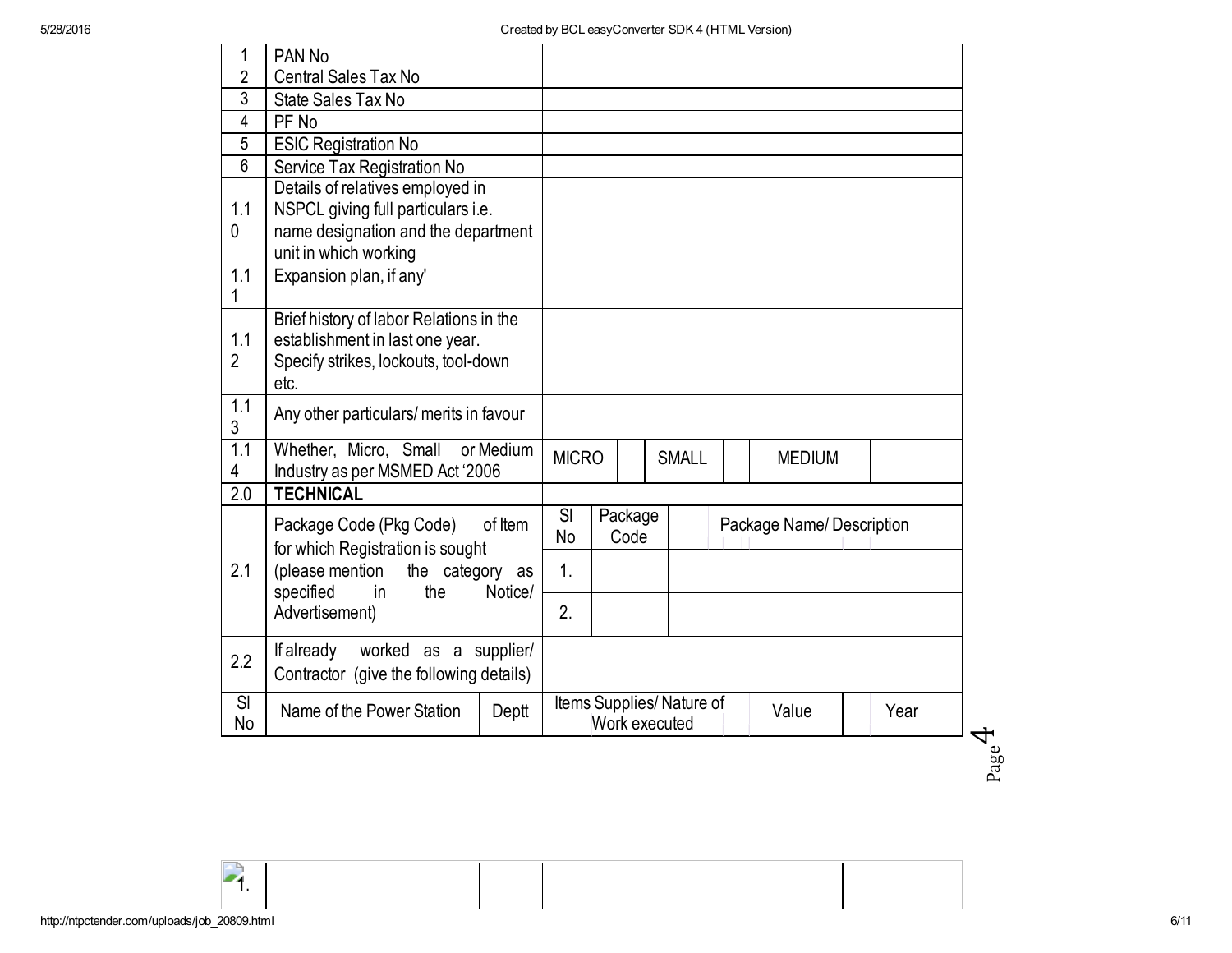| 2.                                 |                                                        |                                 |        |          |           |  |                       |                   |  |
|------------------------------------|--------------------------------------------------------|---------------------------------|--------|----------|-----------|--|-----------------------|-------------------|--|
| 3.                                 |                                                        |                                 |        |          |           |  |                       |                   |  |
| 4.                                 |                                                        |                                 |        |          |           |  |                       |                   |  |
| 5.                                 |                                                        |                                 |        |          |           |  |                       |                   |  |
| 2.3                                | List of Machinery Available                            |                                 |        |          |           |  |                       |                   |  |
| 2.4                                | <b>List of Technical Personnel</b>                     |                                 | SI     | Name     |           |  | Qualification         | Experience        |  |
|                                    |                                                        |                                 |        |          |           |  |                       |                   |  |
|                                    |                                                        |                                 |        |          |           |  |                       |                   |  |
| $\overline{2.5}$                   | <b>Vendors Bank</b><br><b>Details</b>                  | Bank A/C, No.                   |        |          | A/C. Name |  | <b>Banker</b><br>Name | MICR/IFSC<br>Code |  |
|                                    |                                                        |                                 |        |          |           |  |                       |                   |  |
| 2.6                                | List of enclosures                                     |                                 |        |          |           |  |                       |                   |  |
| $\mathbf{1}$                       | Banker's Certificate / Solvency Certificate            |                                 |        | Yes / No |           |  |                       |                   |  |
| 2                                  | <b>PAN Card</b>                                        |                                 |        | Yes/No   |           |  |                       |                   |  |
| 3                                  | Central Sales Tax Registration Certificate             |                                 |        | Yes / No |           |  |                       |                   |  |
| 4                                  | State Sales Tax Registration Certificate               |                                 |        | Yes / No |           |  |                       |                   |  |
| 5                                  | Service Tax Registration No.                           | Yes / No                        |        |          |           |  |                       |                   |  |
| 6                                  |                                                        | <b>List Important Customers</b> |        |          | Yes / No  |  |                       |                   |  |
| 7                                  | Performance Certificate from<br>important<br>customers |                                 |        | Yes/No   |           |  |                       |                   |  |
| 8                                  | <b>Balance Sheet for three FYs</b>                     |                                 |        | Yes / No |           |  |                       |                   |  |
| 9                                  | PF No                                                  |                                 |        | Yes / No |           |  |                       |                   |  |
| 10                                 | <b>ESIC Registration No</b>                            |                                 |        | Yes / No |           |  |                       |                   |  |
| 11<br>Service Tax Registration No. |                                                        |                                 | Yes/No |          |           |  |                       |                   |  |

I certify that all the information and data furnished by me in this application form are true and complete to the best of my knowledge.

Signature of the Authorized

Person of Applicant

Name

Designation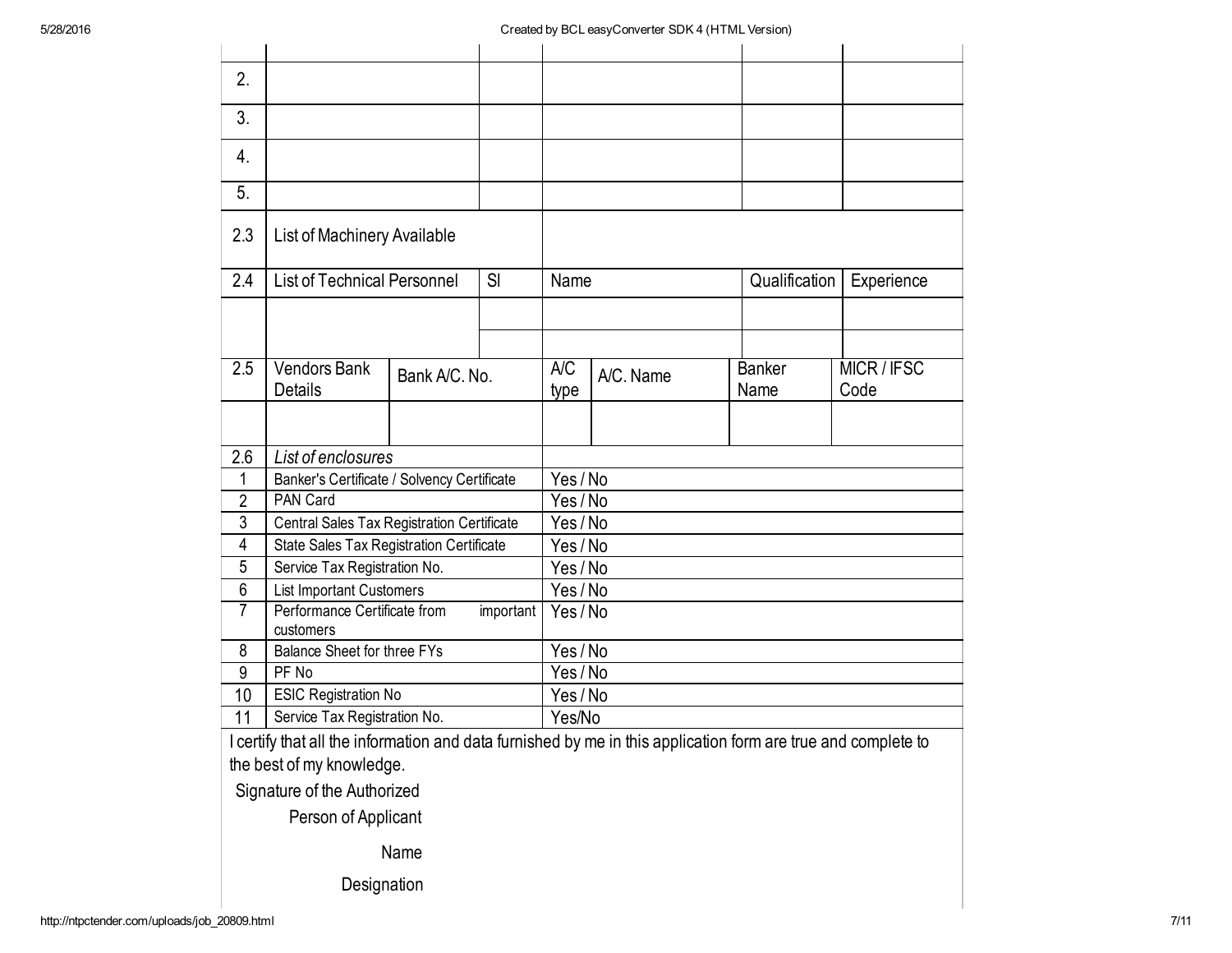Seal/ Stamp

Phone, Cell no Email address

Note:

D

1 A separate sheet may be attached to any column where necessary

2 Please indicate your priorities for registration

3 Incomplete applications will not be considered

4 Vendor need not to correspond on the subject; they shall be informed as soon as registration is finalized

ഥ Page

| Name of the package: Annual Maintenance Contract for Elec. Hoist / H.T., EOT Crane |  |
|------------------------------------------------------------------------------------|--|
| Package Code: B25                                                                  |  |

Completion Period : One year

# Qualifying Requirement

1.0 FINANCIAL CRITERIA : The Average Annual Turnover of the agency, in the preceding three financial years, as on the date of submission of application, shall be not less than Rs. 12.23 Lacs.

#### 2.0 TECHNICAL CRITERIA :

2.1 The Bidder should have experience in maintenance of HTLT switchgears/ MCC/Modules/ Hoist(Electrical)/HTLT Motors/cables etc in industrial installation.

2.2 The bidder should have executed similar works, within preceding 7 years, as on last date of submission of application as follows :

a) One Similar executed Order Value, not less than Rs. 9.79 Lacs.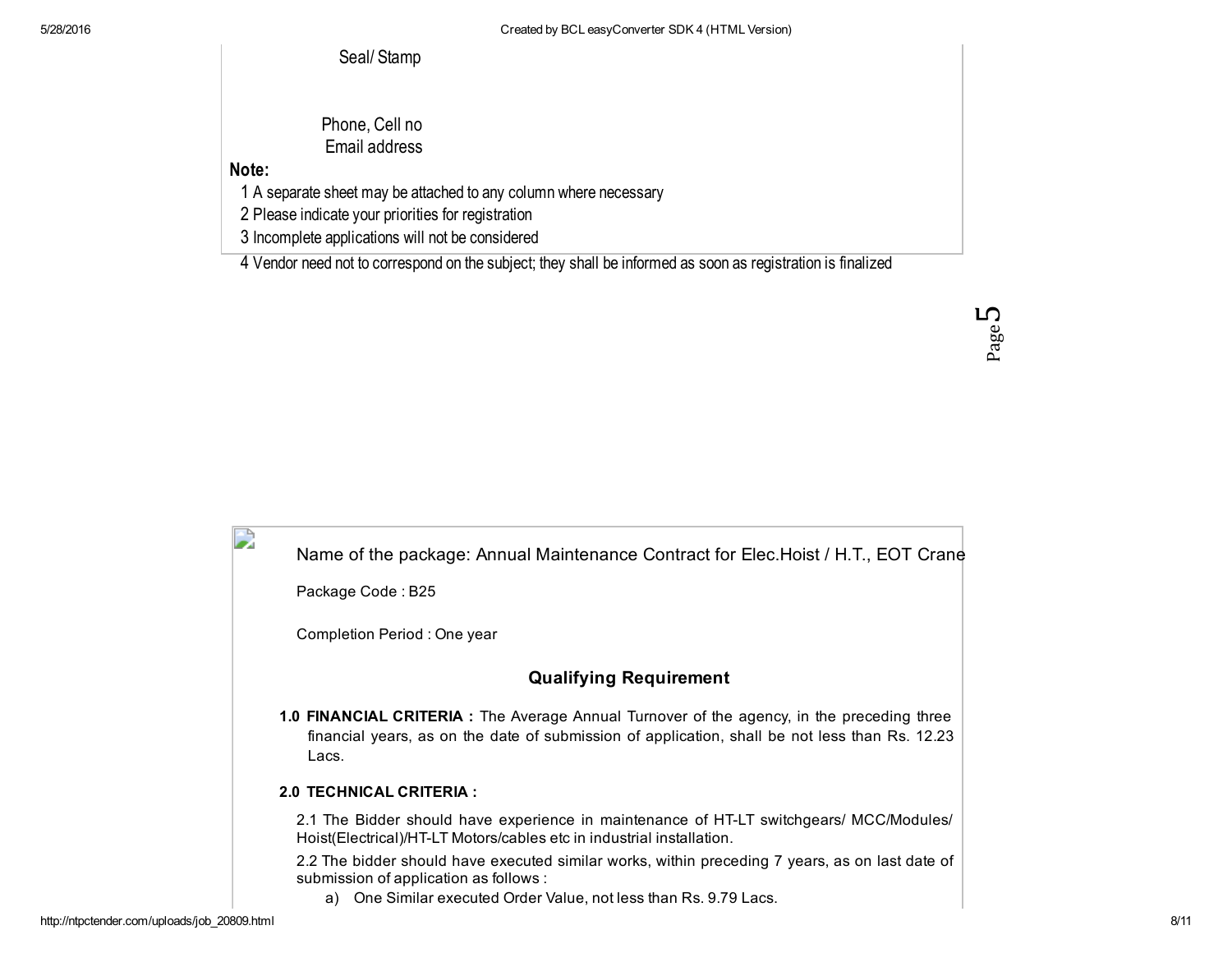OR

b) Two Similar executed Order Value, not less than Rs. 6.12 Lacs each.

OR

c) Three Similar executed Order Value, not less than Rs. 4.89 Lacs each.

NOTE: 1: Similar work shall mean, maintenance of HTLT switchgear/MCC/modules/hoist(Electrical) / HTLT Motors/cables etc in industrial installation in the past in any Govt. Orgn. / PSU / Joint Venture (one partner of JV must be either Govt. Orgn. Or PSU).

2: Executed means the bidders should have achieved the progress specified in the selection criteria QR para 2.2 even if the total contract/ order is not completed or not closed till last date of submission of application.

3: Proof of completion to be submitted – Copy of a) Completion certificate or (b) Final Bill copy. Or ( c) Joint protocol signed with customer and bidder OR (d) Running Account Bill. OR (e) Final Amendment of relevant Order as per QR Para 2.2 above.

4: For Financial Selection criteria, QR para 1.0, agencies must submit copy of audited Balance Sheet & Profit and Loss account statement for the specified period. In case where audited results for the last financial year as on the last date of submission of application are not available, the financial results certified by a practicing Chartered Accountant shall be considered acceptable. In case, Bidder is not able to submit the Certificate from practicing Chartered Accountant certifying its financial parameters, the audited results of three consecutive financial years preceding the last financial year shall be considered for evaluating the financial parameters.

5: Other income shall not be considered as turn over.

 $-$ -O $-$ 

6Page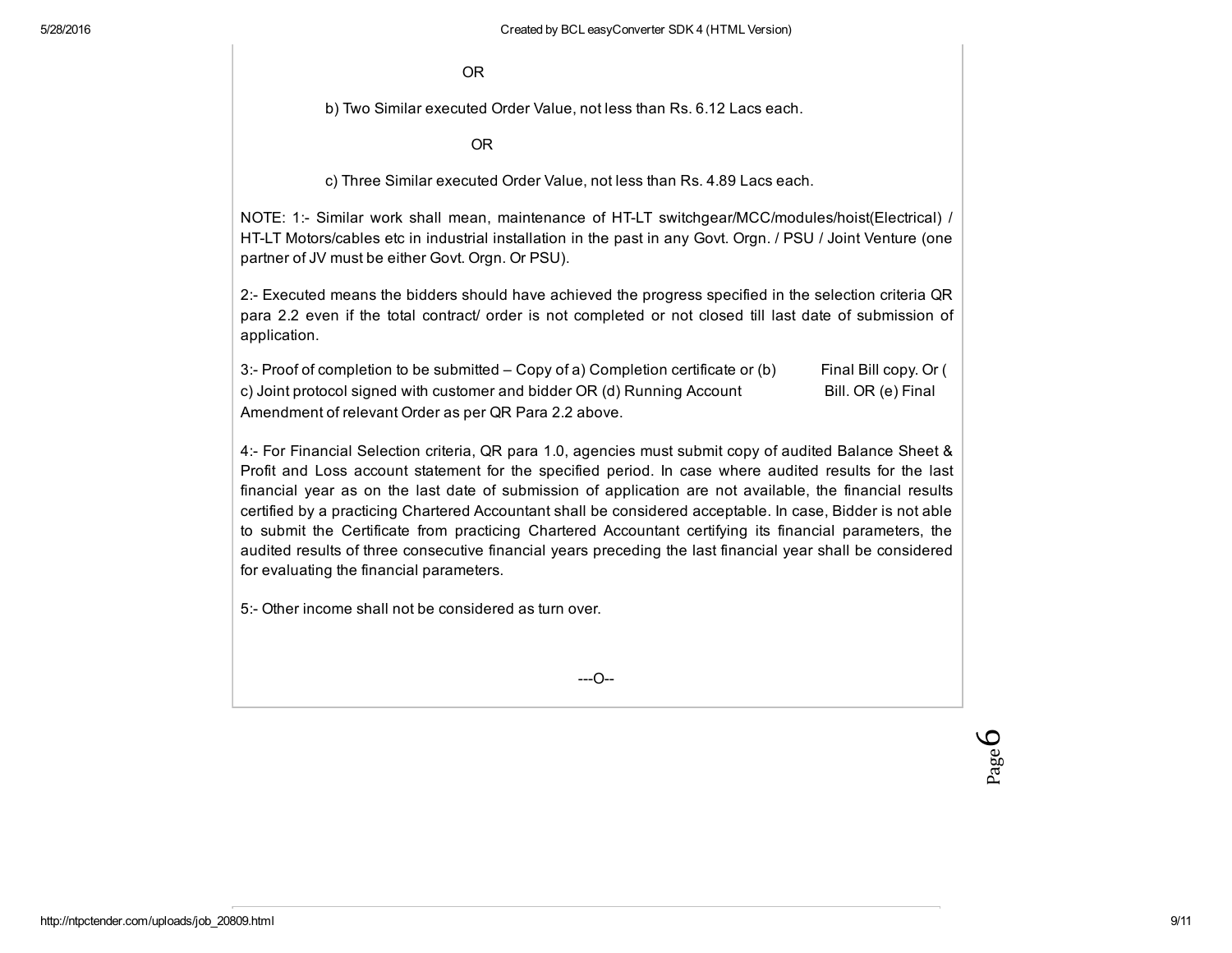5/28/2016 Created by BCL easyConverter SDK 4 (HTML Version)

Name of the package: Annual Maintenance Contract for Ash Disposal Line

Package Code : B26

D

Completion Period : One year

### Qualifying Requirement

1.0 FINANCIAL CRITERIA : The Average Annual Turnover of the agency, in the preceding three financial years, as on the date of submission of application, shall be not less than Rs. 18.36 Lacs.

#### 2.0 TECHNICAL CRITERIA :

The Agency must have the experience in successfully executing similar works within preceding 7 years, as on last date of submission of application as follows :

a) One Similar executed Order Value, not less than Rs. 14.69 Lacs.

OR

b) Two Similar executed Order Value, not less than Rs. 9.18 Lacs each.

OR

c) Three Similar executed Order Value, not less than Rs. 7.34 Lacs each.

NOTE: 1: Similar work shall mean, that the Agency must executed any of the following job a) Annual Maintenance / Running Maintenance/ Overhauling of Ash Disposal Line

#### OR

b) Replacement / Rotation / Erection-laying of Ash Disposal Line

#### OR

c) Replacement / Rotation / Erection, laying of any MS/CI pipeline of size not less than 250NB along with associated job.

2: Executed means the bidders should have achieved the progress specified in the QR para 2.0, even if the total contract is not completed or not closed till last date of submission of application.

3: Proof of completion to be submitted – Copy of a) Completion certificate or (b) Final Bill copy. Or ( c) Joint protocol signed with customer and bidder OR (d) Running Account Bill. OR (e) Final Amendment of relevant Order as per QR para 2.0 above.

4: For Financial Selection criteria, QR para 1.0, agencies must submit copy of audited Balance Sheet & Profit and Loss account statement for the specified period. In case where audited results for the last financial year as on the last date of submission of application are not available, the financial results